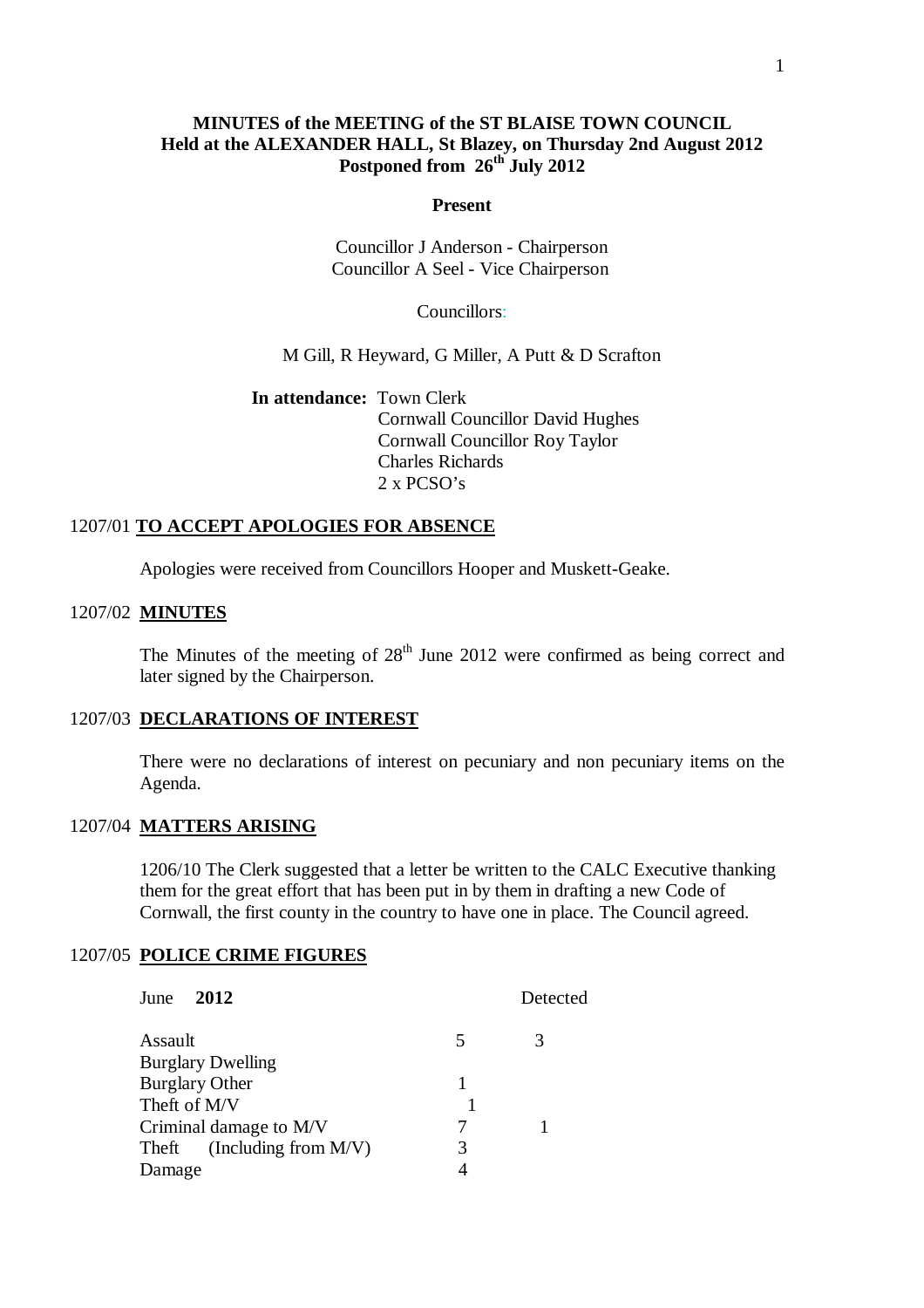| Drugs<br>Other | 3  |   |  |
|----------------|----|---|--|
|                |    |   |  |
| Total          | 24 |   |  |
| June 2011      | 27 | 3 |  |

## 1207/06 **A REPORT FROM THE COMMUNITY WARDEN**

Kevin was unavailable but the Clerk reported that he had been busy keeping town tidy the responding to the town's residents. Kevin has requested that a portable pressure washer be purchased as it would remove graffiti, clean the welcome stones, clean the furniture on the island and clean the bus shelters. The council agreed the purchase.

## 1207/07 **A REPORT FROM CORNWALL COUNCILLOR ROY TAYLOR**

Councillor Taylor apologised for missing the June meeting. He had attended Dave Goddard's funeral along with several Town Councillors and reported that it had been well attended.

Councillor Taylor told the Councillors of plans to build a community Hub at Latham Park, an initiative by Par Community association who would be seeking Big lottery funding.

The Big Lottery had held an event at St Marys Church Par on July 28<sup>th</sup> and the first small awards had been decided.

Councillor Taylor had attended a meeting at County Hall where public/private partnerships were discussed for some services. Cornwall Waste Forum had met with Cornwall Council and produced alternatives to the St Dennis Incinerator but Cornwall Council decided against an independent revue.

The pavement improvements in Par Lane are currently underway.

Councillor Seel reported to Councillor Taylor that Cory is not cleaning the road after bin collections, some roads are impassable due to rubbish from broken bags spreading across the roads.

#### 1207/08 **A REPORT FROM CORNWALL COUNCILLOR DAVID HUGHES**

Councillor Hughes reported that at the Cabinet meeting when privatisation measures were discussed many Cornwall Councillors expressed their disapproval and he was also unhappy that Cornwall Council had not started an independent revue into the alternatives to the St Dennis Incinerator.

Councillor Hughes informed the Town Councillors that they are now consultees in licensing process which has not been widely publicised.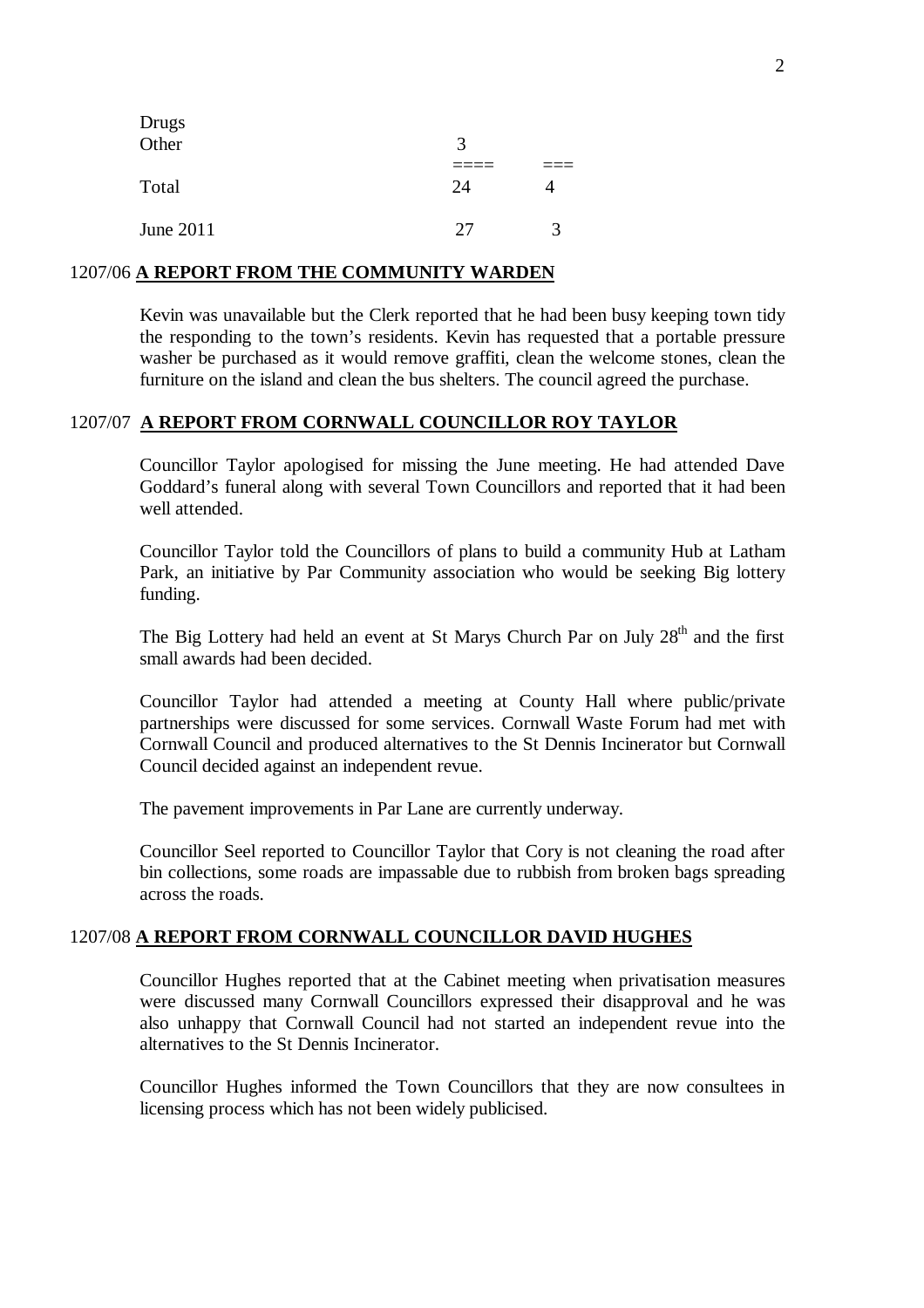South West Water has continued to monitor the performance of the drainage system at Brooks Corner with the result being sediment in the kinked plumb line and therefore OFWAT money would not be used to resolve this problem.

Councillor Hughes is extremely concerned that the Par Lane Development water catchment system is not working satisfactorily.

The Par Beach footpath which has been funded by the Seaside Towns initiative is underway and a gate has been placed on site. This is a temporary measure. There is a consultation in process for an amendment order/variation to the parking charges at Par Beach.

#### 1207/09 **NEIGHBOURHOOD PLANNING**

St Blaise Town Council held an open meeting to discuss Neighbourhood plans, several of the Towns residents have volunteered to join a steering group. A meeting of the steering group will be organised in due course.

# 1207/10 **DONATION TO CORNWALL HOSPICE CARE**

Ex-Councillor Dave Goddard sadly passed away on July  $2<sup>nd</sup>$ ; the family requested that a donation be given to Cornwall Hospice Care in lieu of flowers.

Councillor Putt proposed that the Council give a donation of £50, Councillor Seel seconded the proposal, all the Council agreed and so it was RESOLVED. LGA 1972, s139.

### 1207/11 **IMPLECATIONS OF CORNWALL COUNCILS CUTS**

Since the Town Council have not been given adequate information to make an informed decision as to the taking over of the Station Road public conveniences, we still await further information.

## 1207/12**PROJECT LIST**

**New Community Centre –** The Clerk has received a letter from RDPE informing us that our funding bid has not been successful. The Clerk and the Chairman are instigating an appeal.

**St Blazey Fountain** – The Fountain is now operational. Councillor Putt asked if he could put some goldfish into the fountain. The Councillors gave their permission.

**St Blazey Car Park –** The Warden will be starting work soon on cementing in the boulders at the Town Car Park.

**Piggy Alley** – The Environment Agency have cut the overgrowth from around their pump in Piggy Alley.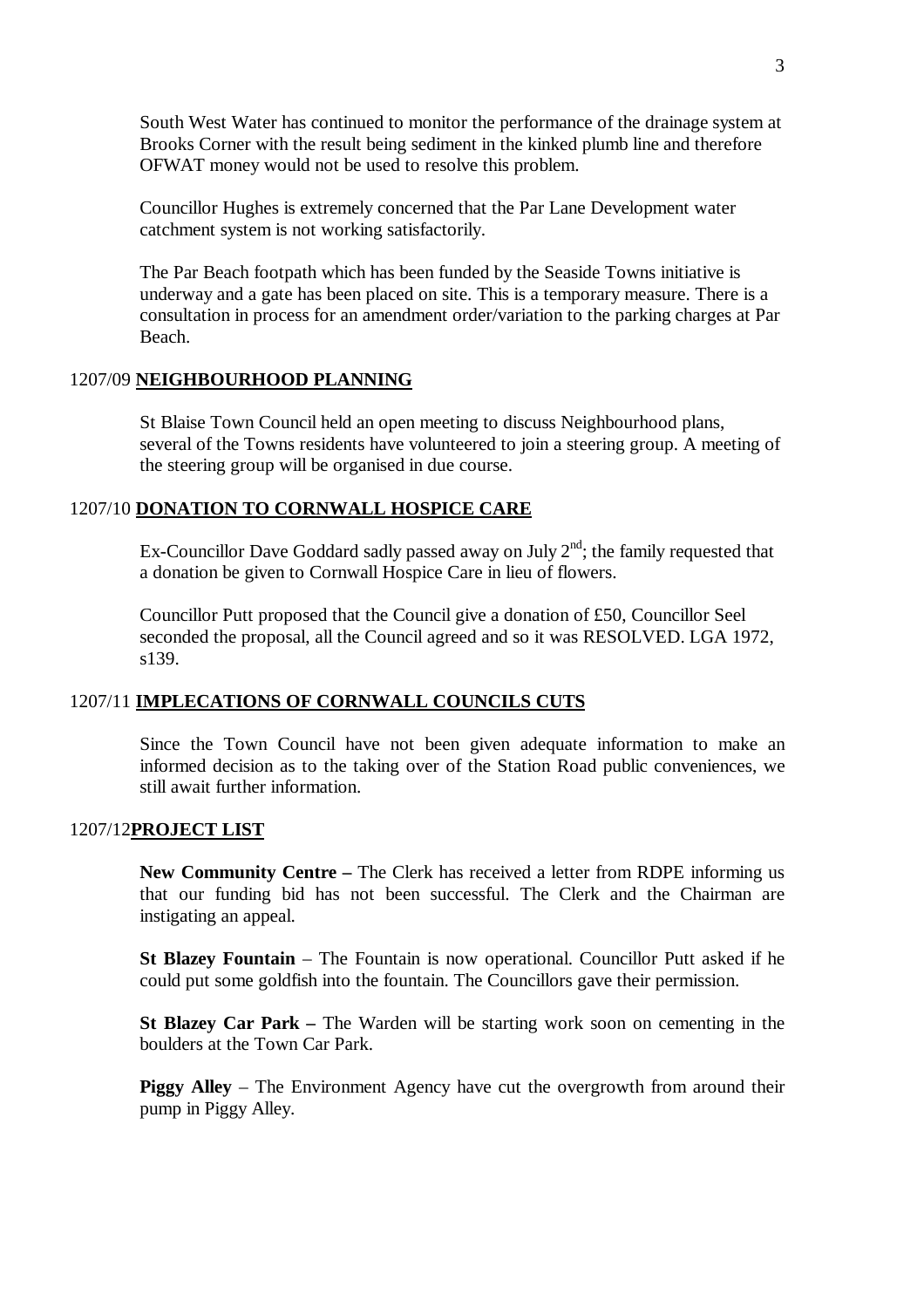#### 1207/13**TOWN CLERKS REPORT**

The Mark Group have produced a letter which the Council agreed will be sent to the St Blazey residents who qualify for the Community Energy Saving Scheme.

The Clerk read the councillors the results of the polling station revue which means that the residents of St Blaise who previously had to go to Par to vote will now vote within their own parish boundaries.

CORMAC, the term maintenance contractor for Cornwall Council, will be carrying out essential Investigation works on **Station Road, St Blazey.** The works will require a temporary closure to vehicular traffic and will commence on the **8 th October 2012** and is expected to last approximately **5** days.

## 1207/14**PLANNING MATTERS**

There has been three planning application received, it was RESOLVED to not object to any of them.

| PA12/05751 Full Planning                             |  |
|------------------------------------------------------|--|
| Kitchen extension to rear and parking area to front. |  |
| 109 Station Road                                     |  |
| St Blazey                                            |  |
|                                                      |  |

- PA12/05930 Temp Planning Permission for siting of No Fit state circus- various tents and toilet and shower facilities on area adjacent to Restineas Farm. The Eden Project Bodelva
- PA12/06363 Removal of condition 12 Goods to be sold from Retail Park Unit 2, Stadium Retail Park Par Moor Road

Planning Applications decisions received.

- PA12/02189 Full Planning Proposed new dwelling and associated works Millers Nook, St Blazey Road APPROVED
- PA12/03852 Full Planning Construction of 1m high retaining wall; erection of fence. Homeleigh St Blazey Road APPROVED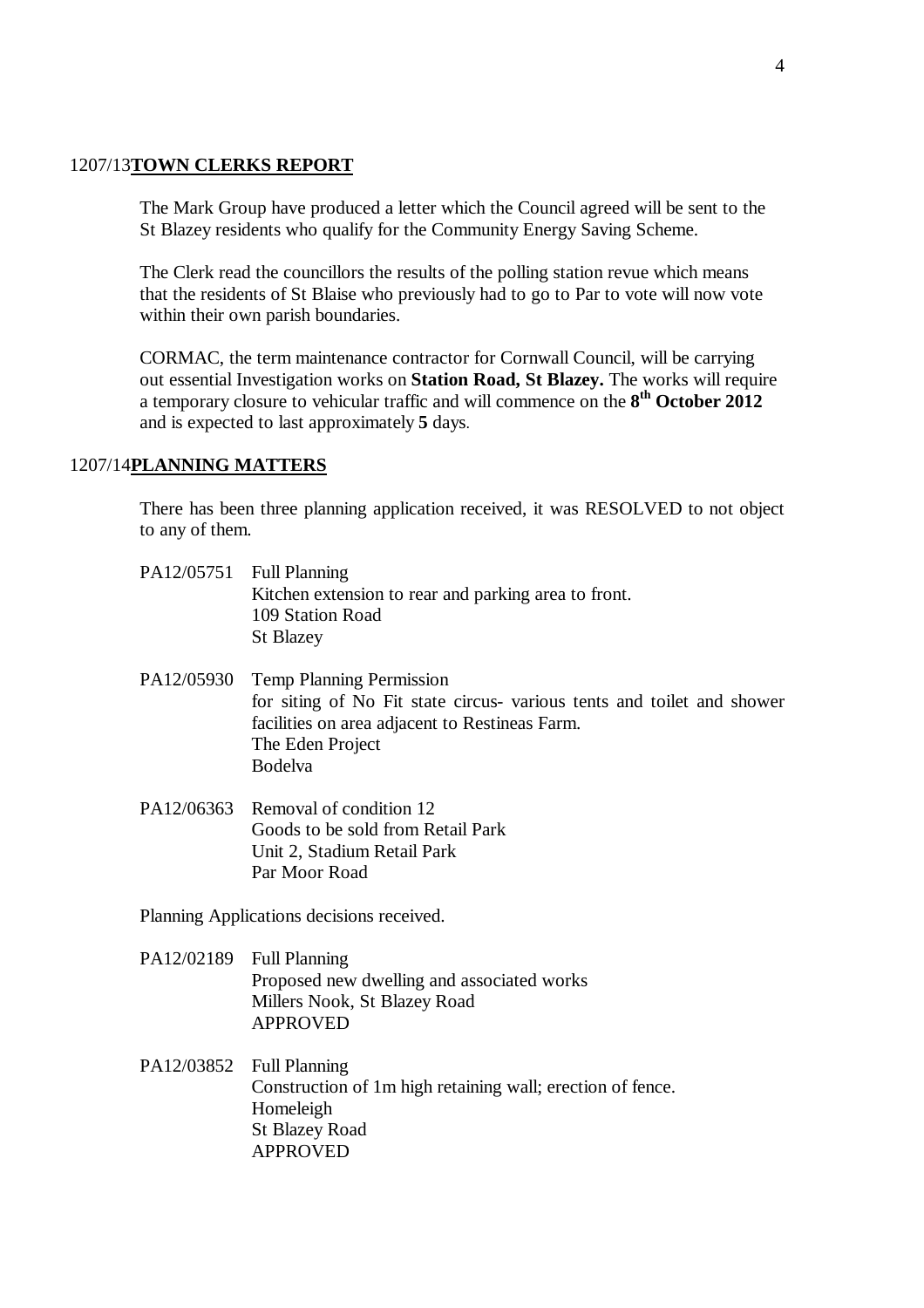- PA12/04240 Full Planning Installation of a droplet arrestor within the existing cooler scrubber stack. Imerys Minerals Ltd Par Dryers Site APPROVED
- PA12/04324 Full Planning Permission for internal alterations to provide 3 additional bedrooms with installation of lift and window to SE elevation. The Britannia Inn St Austell Road APPROVED
- PA12/04325 Listed Building Consent. Permission for internal alterations to provide 3 additional bedrooms with installation of lift and window to SE elevation. The Britannia Inn St Austell Road APPROVED
- PA12/02651 Full Planning The erection of a new dwelling and associated works. Trenython Road. St Blazey APPROVED
- PA12/03104 Full Planning Green Build Hub. Mixed use exemplar demonstration building and exhibition space including training, meeting and office space. Eden Project APPROVED
- PA12/04357 Full Planning Two storey side extension and single storey rear extension. 114 Manor View St Blazey APPROVED

#### 1207/15**ALEXANDER HALL**

A lot of the usual booking cancel through the summer but the Clerk expects them to all resume in September.